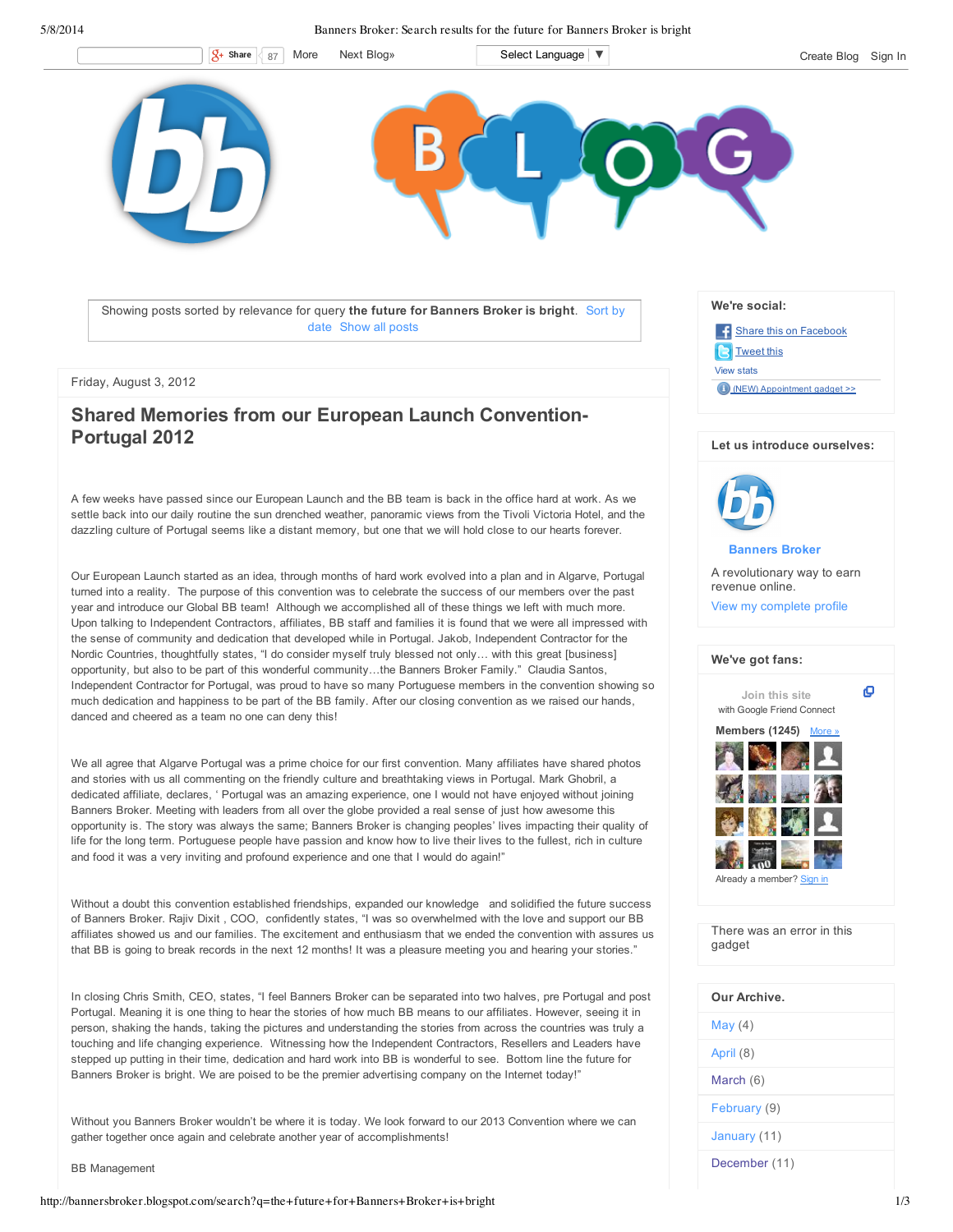## Posted by Banners Broker at 8:32 PM

 $\overline{g+1}$  Recommend this on Google Links to this post

Thursday, March 20, 2014

## **BBv3 Launch**

BBv3 Launch

Welcome to BBv3.

On Tuesday, March 18, 2014, Banners Broker version 3 was released to affiliates all over the world.

≻≼

Over the last several months, we have built the platform for version 3. This was a culmination of our thoughts and feedback from the field. It has been a long time in development and we are pleased to see it come to fruition.

When we opened the doors, it was incredible to see so many people that wanted to be a part of it. We are humbled by your energy and enthusiasm to see something that has been the focal point of our professional efforts for so long.

Moments after opening, we realized that the speed of the site was not where it needs to be. When we looked at our upgraded monitoring system, we noticed that most of the processes were running at 1%-5% and it was only one part of the system that was strained. This quickly indicated to us where the bottleneck was occurring and we were able to go in and reconfigure the settings to more evenly distribute the load to improve the speed on the site.

Try looking at it like this - imagine that you have planned a dinner party. You know your guests and what they like to eat so you make sure that you have enough for everybody. You make sure that you have lots of variety so people can pick and choose at the buffet table. Your guests arrive and everyone loves the decorations and the food and, as you watch the line, you notice that the pierogis are going much faster than everything else and realize you didn't get enough. Luckily the store is near by so you can run out and get more but there will be some people waiting.

BBv3 was built on the best available technology and was designed to be fast and stable for years to come. The system is also built to be modular so that as one piece needs to be upgraded or replaced, it will not affect the whole system. It is the platform through which this worldwide phenomenon of Banners Broker will carry us all forward. The future is bright and we are here, working hard and doing what we need to do. We hope that you will join us as we grow and go deeper into the world of online advertising. Banners Broker will continue to be at the forefront of technological and advertising paradigms and we hope that you will come with us.

The future is bright. The future is now.

#BringonBBv3

Posted by Banners Broker at 11:57 AM  $\sum$ 

 $|8+1|$  +2 Recommend this on Google

Links to this post

Thursday, September 20, 2012

## **Adventures In Israel**

Israel is a beautiful and historic country with a plethora of historical and religious sites, beaches and geological wonders.

Hana, The IC of Israel, and her associates were excited to take us on an excursion to Jerusalem. We enjoyed the 2 hour adventure from Tel-Aviv and enjoyed the tour guides' vast knowledge of the sites and history behind them.

We were all in awe as we explored Jerusalem and all of its wonders. The city was alive with tourists and is amongst the highest visited cities in the world with 3.5 million tourists visiting annually. We visited the Mount of Olives, the Wailing Wall, Mt. Zion which offers a panoramic view of the city, and explored the winding market streets.

We spent the day building relationships and enjoyed listening to the team in Israel and how they are contributing to Banners Broker. After our journey, we gathered our belongings and headed to a local

| November (9)  |
|---------------|
| October (12)  |
| September (7) |
| August (1)    |
| July $(1)$    |
| June $(2)$    |
| March (2)     |
| February (6)  |
| January (8)   |
| December (4)  |
| September (5) |
| August (9)    |
| July (6)      |
| June $(1)$    |
| May $(5)$     |
| April (4)     |
| March (2)     |
| December (5)  |
| November (4)  |
| September (1) |
| June (1)      |
| April (2)     |
| March (2)     |
| February (1)  |
| January (4)   |
| December (1)  |
| November (4)  |
| October (2)   |
|               |